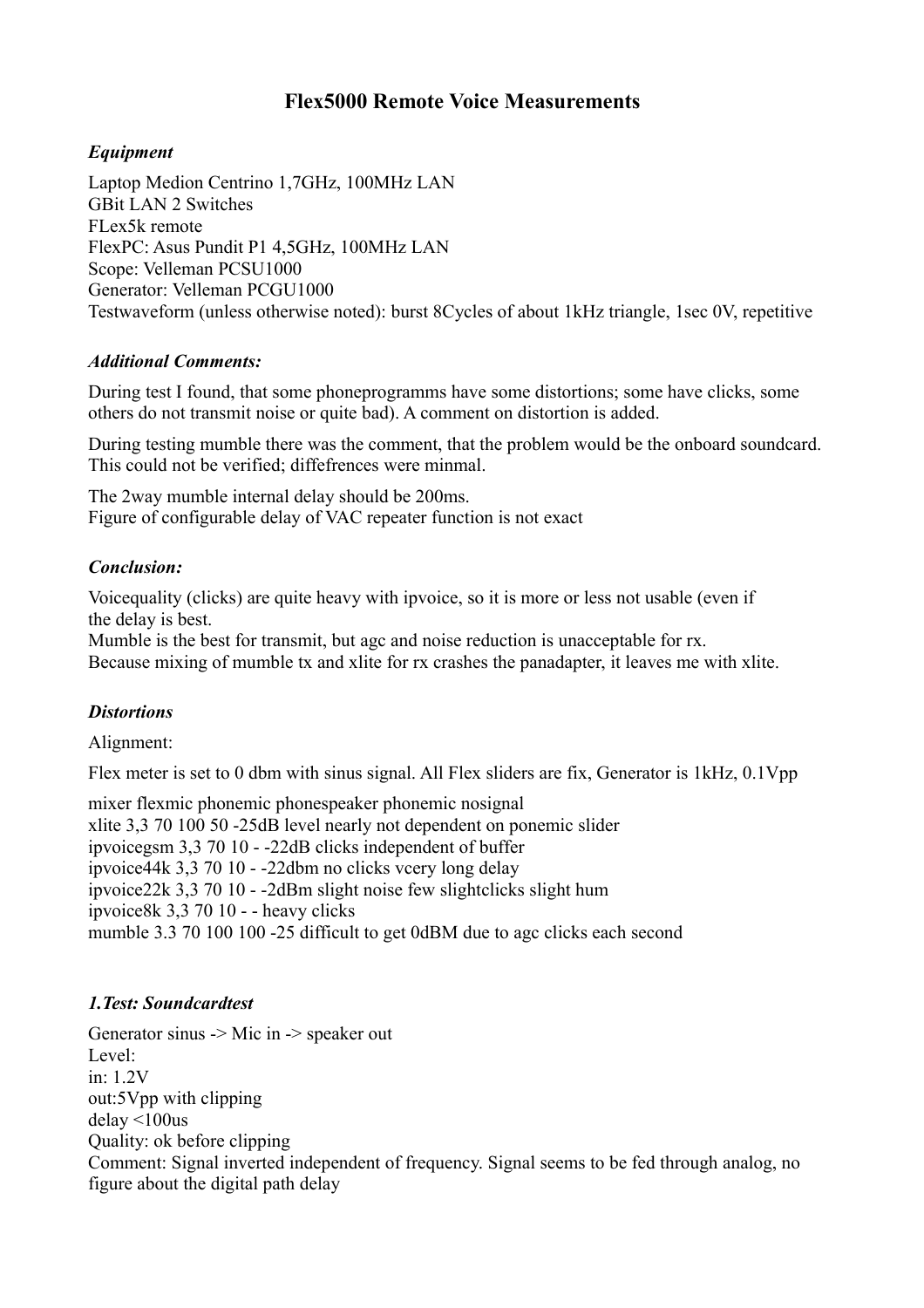### *2.Test: Sound*

Gen -> Mic in ->VAC repeater function -> speaker out Level: in: 0.1V out: VAC repeater function connected to soundcard for in and out (44.1kHz) (output via wave, others disabled) delay:

VAC parameters modified

| Total buffers/ms | <b>Buffers</b> | delay/ms (cable) | delay/ms (VAC) |
|------------------|----------------|------------------|----------------|
| 50               | 8              | distorted        |                |
| 100              | 8              | 65               |                |
| 200              | 8              | $ 135\rangle$    |                |
| 400              | 8              | 250              |                |
| 100              |                | distorted        |                |
| 100              | 2              | Ca 75distorted   |                |
| 100              | $\overline{4}$ | 67               |                |
| 100              |                | 55               |                |
| 100              | $8$ (def)      | 65               |                |
| 100              | 12             | 65               |                |
| 100              | 20             | 65               |                |

Comment: 2way soundcard delay is less than 45ms. Lower max input values prooves, that test 1 is analog feed through only

3. Test: Radiotest

Generator -> headphone -> Mic -> IC7400 ->antenna -> IC7000 ->ACC Jack -> Transformer -> Scope 2,7kHz Bandwidth, 10m distance between antennas Level: adjusted for proper display; not tested Delay:

Tx :SSB 2.7kHz

RX:SSB all Bandwidth: 5ms

Rx:CW 1.1KHz: 5ms

Rx: CW 470Hz: 9ms

RX:CW 250Hz: 14ms

Commment: meets theory: there is a basic delay (of 5ms) and additional delay for bandwidth < 1kHz

4.Test: IP-VOICE Test Generator-> ipvoice -> FlexPC -> Audio out/front mic in -> ip-voice -> Laptop -> audio out -> Scope Level: in: 0.1V out: Delay :